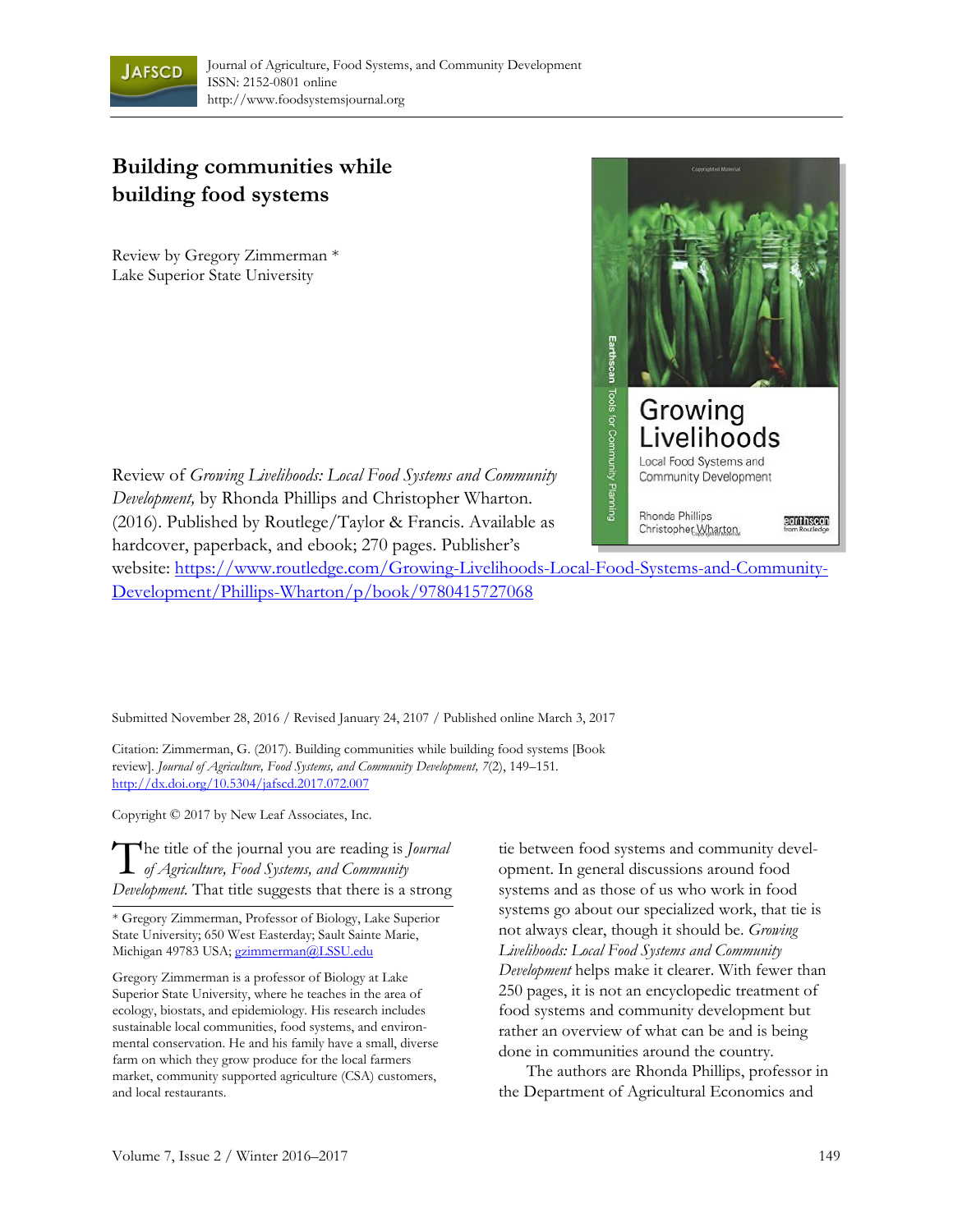dean of the Honors College at Purdue University, and Christopher Wharton, a nutrition professor at Arizona State University. They bring extensive, practical, first-hand experience in building communities while building food systems. Twelve additional contributors bring even more perspective and experience ranging from research to policy analysis to on-the-ground work.

 Phillips and Wharton set the premise for the book in the preface, namely "this book is intended for anyone interested in eating better and fostering better quality of life in their own communities." But an even better description of the book is in Chapter 1: "the model organizations we highlight throughout [this book] represent some of the best ways we have seen to grow local food systems while also improving livelihoods and community well-being."

 In setting up the book for later discussion, Chapter 1 is wide-ranging, from the role of food in culture to food security and sovereignty, to sustainability, with a focus on how local food systems can help advance those concerns. The authors also provide sufficient background for readers to appreciate the multiple facets of community development. My work in community development typically centers on the connection between economic development and environmental sustainability. I try to remember that developing a community also means building the capacity for people to participate in decision-making and helping develop new leaders, but again, as we work in our specialized roles, it's easy to lose sight of the larger picture. This chapter helps us all remain focused on that larger picture, and how local food systems can fit into it. A rather long sidebar explains the Sustainable Livelihood Framework, which can bring a broader perspective to economic development that incorporates sustainability and social justice, though the later chapters do not return specifically to this model. The chapter concludes with Wendell Berry's essay "The Pleasures of Eating" to show the connections between food and the general well-being of individuals and communities.

 Subsequent chapters address components of food systems and describe leverage points, areas in which initiatives can lead to better communities through a better food system. Topics include direct farm-to-consumer sales, improving access to local foods for people at risk of food insecurity, foodbased businesses across the value chain, the role of farmers markets in building community, food hubs, and cooperatives. Each chapter presents stories about initiatives designed to meet needs in specific communities. And these communities are diverse, including Burlington, Vermont; New Orleans; New York City; rural Indiana; Phoenix; and many more. Many of the stories and some entire chapters are written by the people working directly on the programs described, and are accordingly valuable. I will have the students in my food systems seminar read them.

 These examples are intended to be inspirations for other communities to develop community while improving food systems. They are inspirational, but including specifics of how they got started, built their constituencies, and overcame barriers could help communities move from inspiration to implementation. The examples would have been more powerful if presented as case studies with lessons learned. The advantage of the inspirational approach that stays out of the implementation details is that the book is a quick, enjoyable read. The disadvantage of that approach is that upon reading about a great project in region X, someone might dive right into starting a similar project in region Y without fully understanding the prerequisites for success in their region. Successful projects require a needs assessment, an environmental scan, finding champions, securing local buy-in, and much more beyond just a great idea. Readers should understand that the book highlights projects that are working well in their home communities, and is not a guide for how to do such projects themselves.

 The final chapter summarizes major themes about building community through building local food systems and emphasizes the role of policy development. To provide further inspiration, an almanac provides an example of a specific initiative in each of the 50 states and Washington, D.C. These summaries, each about a page long, show that good work is going on all across the country, not just in, for instance, Vermont.

 This book can help people working across the food system and those working in community